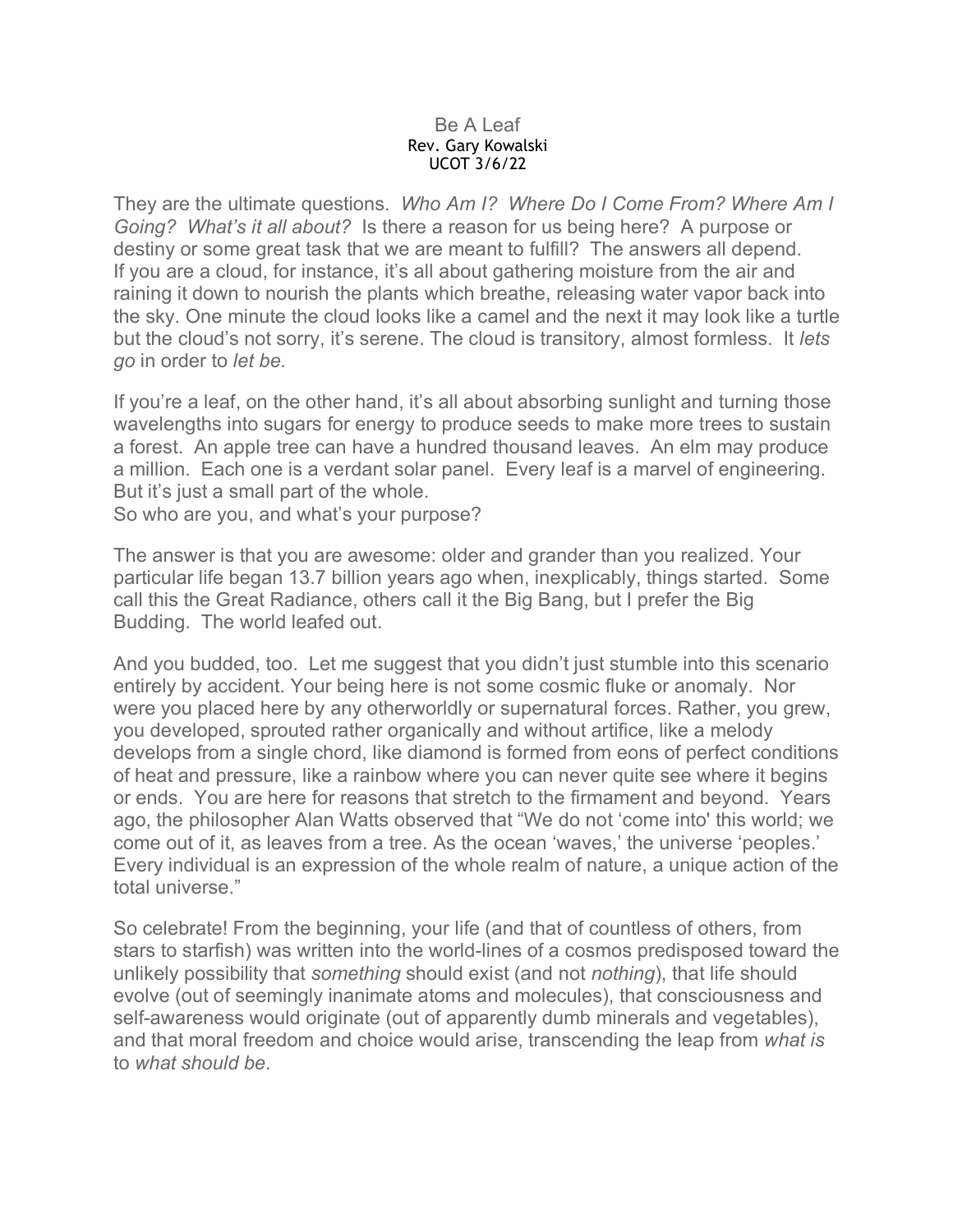Our task here is to fully realize who we are: more than carbon-based egos struggling for survival and top-billing on this astronomically insignificant bit of real estate. That's the worry, the existential dread, that human beings are just glorified feeding tubes, equipped with holes for ingesting and excreting on either end, but doomed to eventually wear out like all mechanical objects. That's the definition of nihilism. No one and nothing means anything or ultimately matters at all, really. Yet I believe otherwise. We are here for a purpose. We have a role to play. We do matter. Because we are meant for each other.

This is not a statement of faith. It's the plainest fact. Years ago, I visited a confirmation class where students were studying the world religions: Christianity, Buddhism, and the rest. Truthfully, it was dry stuff, a Wikipedia tour of global spirituality. Yet it was also springtime and as I looked through the windows of the classroom at the verdant profusion outside, it dawned on me. This was in the Southland, so there were sweetgums and poplars and hickories, all transfused with that iridescent hue where the first little leaves are golden, shimmering like amber. I could almost feel the sap rising in me and I realized. I am not a Jew or a Hindu, I'm not a theist or a deist or an atheist. I'm not a rationalist or a mystic. What I am is a leaf.

I'm a leaf, just here for a very short time upon this Earth, arrived yesterday, gone tomorrow, enjoying my moment in the sun, but here with a job to do. The health of the whole tree, root to crown, depends on me. The flourishing of the entire forest, and all the living creatures who inhabit it, depends on me and on every other little leaf contributing its part. I have an important role to play. But you know what? It would be silly and self-centered for me to suppose that the miracle of spring which sweeps across the northern hemisphere every year because the planet's axis tilts at 23 degrees occurs because of me, or that the twig and limb and branch and trunk are here for my benefit, or that all that sunshine pours down just so that I can absorb its rays. Those countless leaves that fell to form the humus of the forest floor.? That will be my fate, too. As a leaf, I'm just a small part of a much bigger performance and finding my own niche in this world depends on aligning myself with that larger, more lasting life of which I'm just a fragmentary and momentary expression.

That's the way I see it, anyway. A leaf doesn't complain that one of its neighbors may be a little higher in the canopy. It doesn't spend its time worrying *"after the autumn comes, then what?"* It's not boastful or resentful or cynical. Rather, it cooperates, it gathers and it gives away, it unfolds and passes its energy on to another generation of leaves that will come after, and it's beautiful, always reaching toward the light.

It's a joint effort here. Recently I learned that photosynthesis itself began about two billion years ago, when blue green algae and certain cyanobacteria combined forces to form a merged enterprise. The bacteria became chloroplasts, green dynamos,